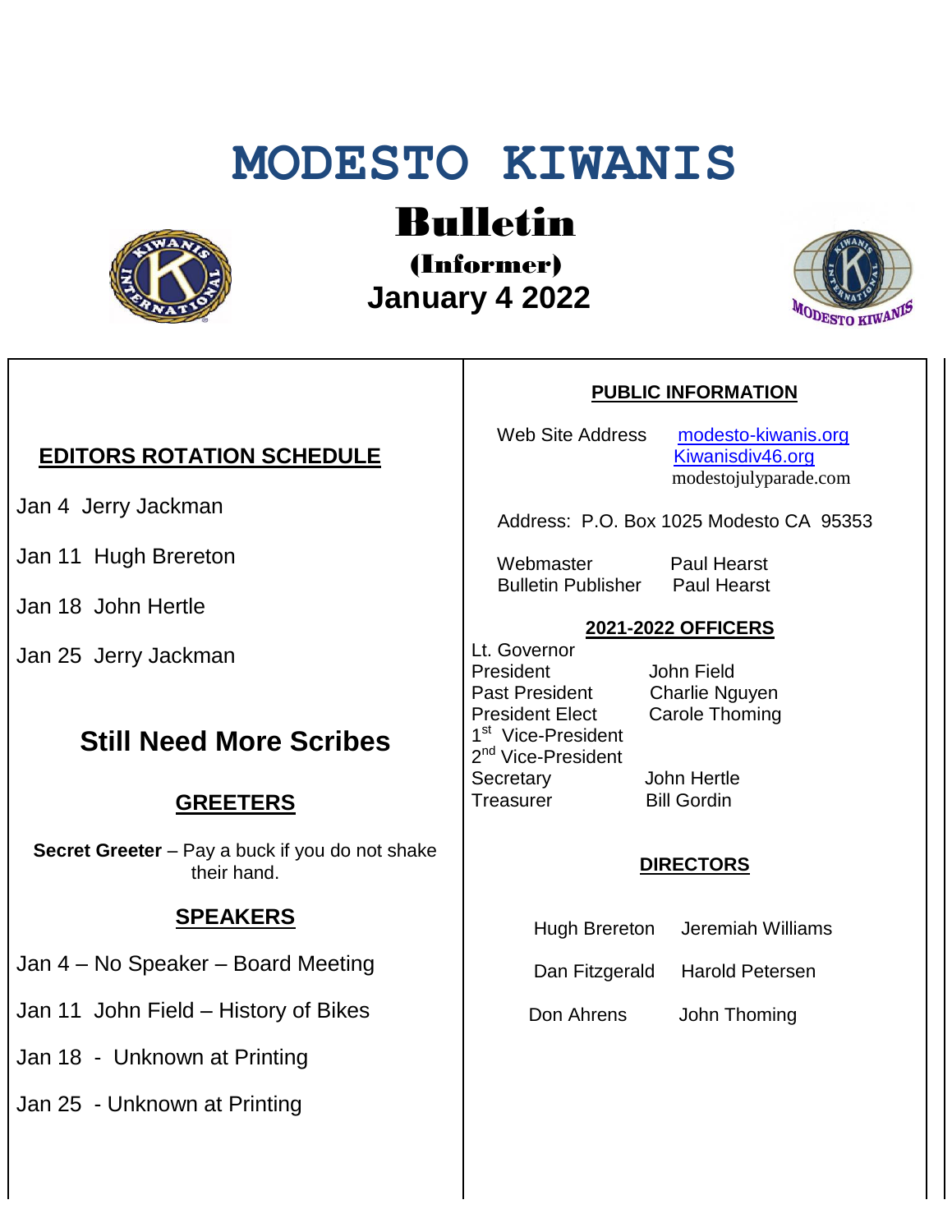A small but spirited group of Kiwanians crowded around two tables. It was disappointing that **Carole Thoming** was, once again, the only woman present.

**Ron Freitas** led the pledge of allegiance. **Don Ahrens** succeeded in getting our crew to sing a much better than average God Bless America. **Carole** gave a thoughtful invocation.

Initially it appeared that we had neither a birthday nor anniversary to celebrate today. As we got into Happy and Sad "bucks" **Craig Haupt**  acknowledged that he had both a birthday and an anniversary. (Did I get that right?)

To make it interesting **Craig** had \$62 added to his tab and got the four admittedly bald guys to sing happy birthday to him. **Paul, Don, Ron, and Jerry** did a pretty good job if I do say so myself. Craig also tossed in a few dollars in appreciation of the time at his mountain cabin with family. They enjoyed the snow and his young granddaughter.

**John Hertle** is happy to have a visit from his daughter with granddaughter who is now 20 months old. He tossed in sad bucks because of the expense of having to fence off the patio at his office due to encroachment by homeless folk. And big **John** was not happy to have gashed his head on an illegally low roof vent installed by a tenant. Ouch!

**John Thoming** was surprised when a tooth fell out. He was happy to have saved the money he'd have paid to have it pulled. **Carole Thoming's** mother is 98 today! **Carole** appreciated Holiday visits from her daughter and her grandson from Colorado Springs.

**Don Ahrens,** our climatologist, expressed our happiness that the winter days have begun to lengthen. He said January 4th the earth is closest to the sun but its cold because our northern hemisphere is cocked back at an angle from the sun. Don added that the southern hemisphere is a bit warmer because it has more water area which absorbs the sun rays. He explained how a "tornadic waterspout" can actually cause a raining fish phenomenon.

**Harold Petersen** was sad because he went to two Bank of America branches which were both closed. What is this world coming to!